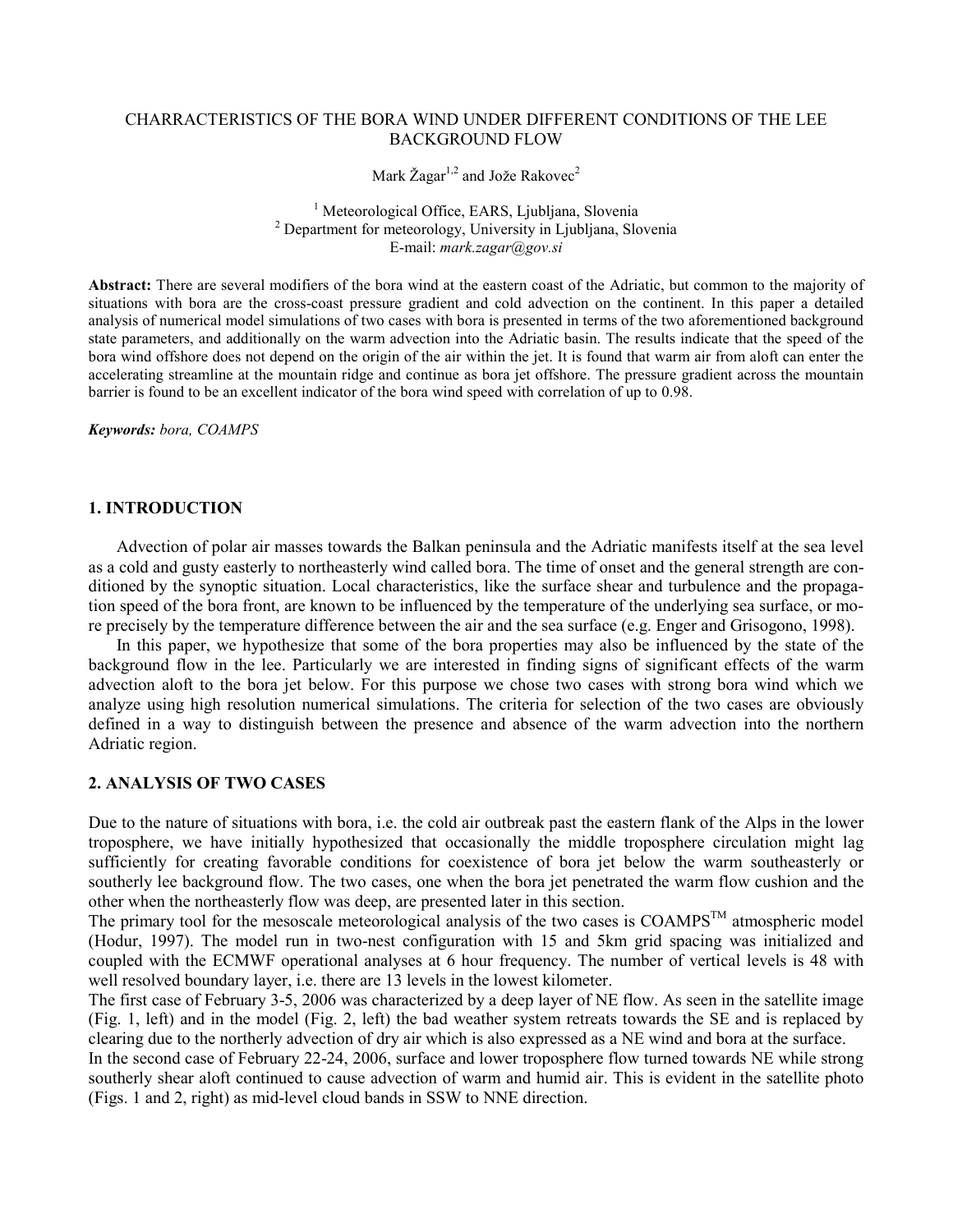

Figure 1: Satellite photo in visible spectrum (© NASA/MODIS) for 4 February 2006, 12UTC (left) and for 23 February 2006, 12:30UTC (right)



Figure 2: COAMPS simulated vertically integrated cloud water (gray shades) and cloud ice (cyan contours), both starting at 0.1g/kg; black arrows represent wind at around 4km above ground and red arrows represent wind at 10m above ground. The time of validity is the same as in Fig. 1.

Our main interest lies in evaluating the differences in bora wind speed along the streamline starting at the coast at point A in Fig. 2, especially during the early stages of the bora episodes when the lee background conditions are assumed to play a role.

Figure 3 illustrates the temperature advection into the atmospheric column above the point B. The cool, dry NE advection is seen throughout the lowest 2 km, in the first case. It begins at around 24 hours of the simulation, i.e. at 00 UTC on 4 February, near the ground and up to around 250 m high. After additional 12 hours the cooling continues in the column higher up and it takes 6 hours to reach 2 km high. In the second case there are nearly no changes in the temperature near the surface. There is however strong stabilization of the atmosphere aloft.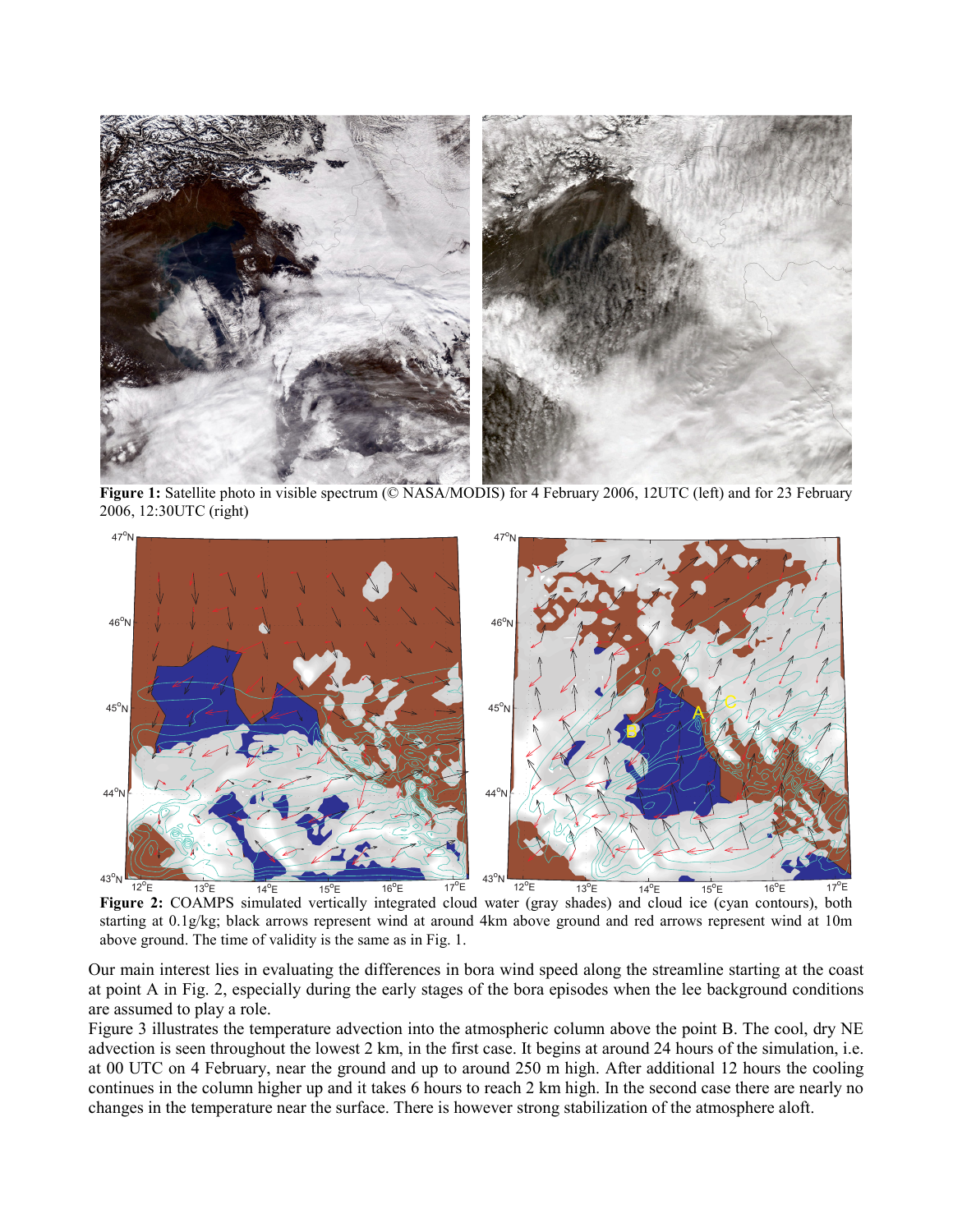

**Figure 3:** Simulated time evolution of the  $\theta_e$  profile, relative to the surface value at 24 hours (colored contours in 0.5 K interval), and the vertical profile of the horizontal wind vector (maximum length corresponds to  $16 \text{ ms}^{-1}$ ) for the column of air above location B in Fig. 2.



Figure 4: Simulated time evolution of the 10 m wind speed  $(ms^{-1})$  and direction (full line, blue - point A, red – point B; direction in the lower two panels), the  $\theta_e$  (K) decrease from the value at 24 hours at the lowest model level, i.e. at 10 m above the surface (dashed line, blue – point A, red – point B), and the three-times the mean sea-level pressure difference (hPa) between the points C and A (full green line) and between A and B (dashed green line).

Figure 4 summarizes the differences and similarities between the two cases. Correlation coefficient for the whole simulation, between the wind speed and across-ridge pressure gradient (between points C and A) for the case of 4 February, i.e. with deep NE flow, is 0.9627 for the coastal point (A in Fig. 2) and 0.9684 for the point 80km offshore (B in Fig. 2). For the second case with warm air aloft the correlation coefficient between the wind speed and across-ridge pressure gradient is even higher, 0.9837 for the coastal point and nearly exactly the same, 0.9680 for the offshore point. Comparing to the first case this difference is indicative and pointing to other processes than just the pressure gradient affecting the development offshore. On the other hand the pressure difference between the points A and B, i.e. pressure at the coast minus that offshore, bears no correlation with either wind speed or temperature in any of the two cases. Perhaps noteworthy is the reversal of this difference at around 45 hours in the simulation in both cases, although the surface temperature difference is almost constant around 3 K in favor of the offshore point and there are no significant changes in the wind speed.

Next we compare the evolution of the low level equivalent potential temperature at points at the coast and offshore, and its relation to the wind speed. A significant difference occurred between the two cases. In the first case the increase of the wind speed is accompanied by the decrease in the temperature, at both points, which is